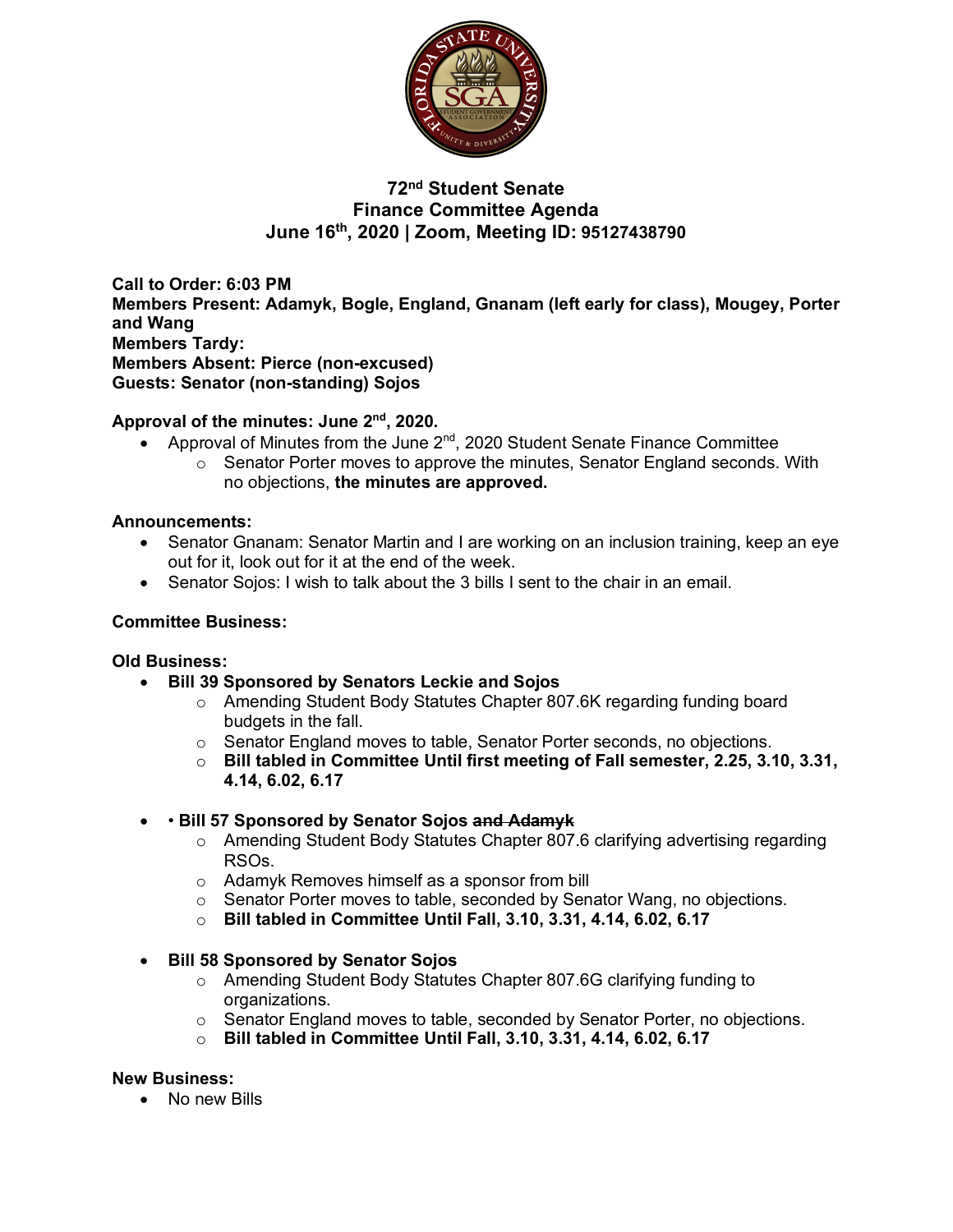

- **Round table discussion about potential legislation:**
	- $\circ$  Senator England moves to have a roundtable discussion about potential legislation. Senator Gnanam seconds. No objections, **So Moved.**
	- o **Discussions of Bill 39**
		- § Chair Adamyk: Since Senator Sojos is here tonight, let's discuss with him about the bills he has that are tabled, starting with Bill 39. Chair Adamyk reads the bill.
		- Senator Mougey: This concerned me when it was passed.
		- § Senator England moves for a non-senator to speak, Gnanam seconds, no objections, **So Moved.**
		- Senator Sojos: The reason I wrote this bill is because in the statues, RTAC and PAC are exempt from budget, but this is saying you can't spend more than 50% of the budget than is allocated for you in one semester. Usually there's more requests in the spring semester, it's better that PAC and RTAC chairs are trusted to not go overbudget. It's not always good to get rid of it but it is better than nothing. I think that for this bill I will leave it tabled until we can come up with a solution to overspending.
		- § Senator England: I am ok with this bill. One thing I didn't like was this technically wasn't a violation. We have this problem of overspending, the question is whether or not this statute needs to be put in place, but is this the right way to go about it? It puts us at square one, not a fan of 50% thing, but there has to be something else. I am ok with passing this; however, I would want to see something replacing it with.
		- § Senator Sojos: To fix this, I wrote other bills to prevent overspending, As RTAC liaison I would go to meetings and see over allocation, groups given more money than was requested. If we ask for 4 people to a room, but can't do cost per head, it's hypocritical.
		- § Senator Mougey: If 50% is the limit in fall and spring, putting that cap on it will not show if they had enough money that year. It won't give a fair representation of when money was spent and when it ran out during the semester.
		- Senator England: Firstly, it is a fact that spring is more popular a semester in fall, more trips, more events. When this 50% was picked it was arbitrarily picked, but I don't think enough thought was put into it. The money is not spent 50/50, whether it should be is another question. I think that because this semester got nuked, there's a lot of leftover money being swept. PAC and RTAC got a top up from central reserves after spring break, but never received it due to coronavirus. There's a lot of money being swept. When sweepings [committee] rolls around, I'm hopeful we can secure some of that money.
		- § Senator Gnanam: To my knowledge, not much money from RTAC was swept due to cancellation fees. There was a lot of payouts on SGA's end. A lot of PAC money was swept, there's not as much PAC money as we think, because close to \$10,000 got swept from PAC.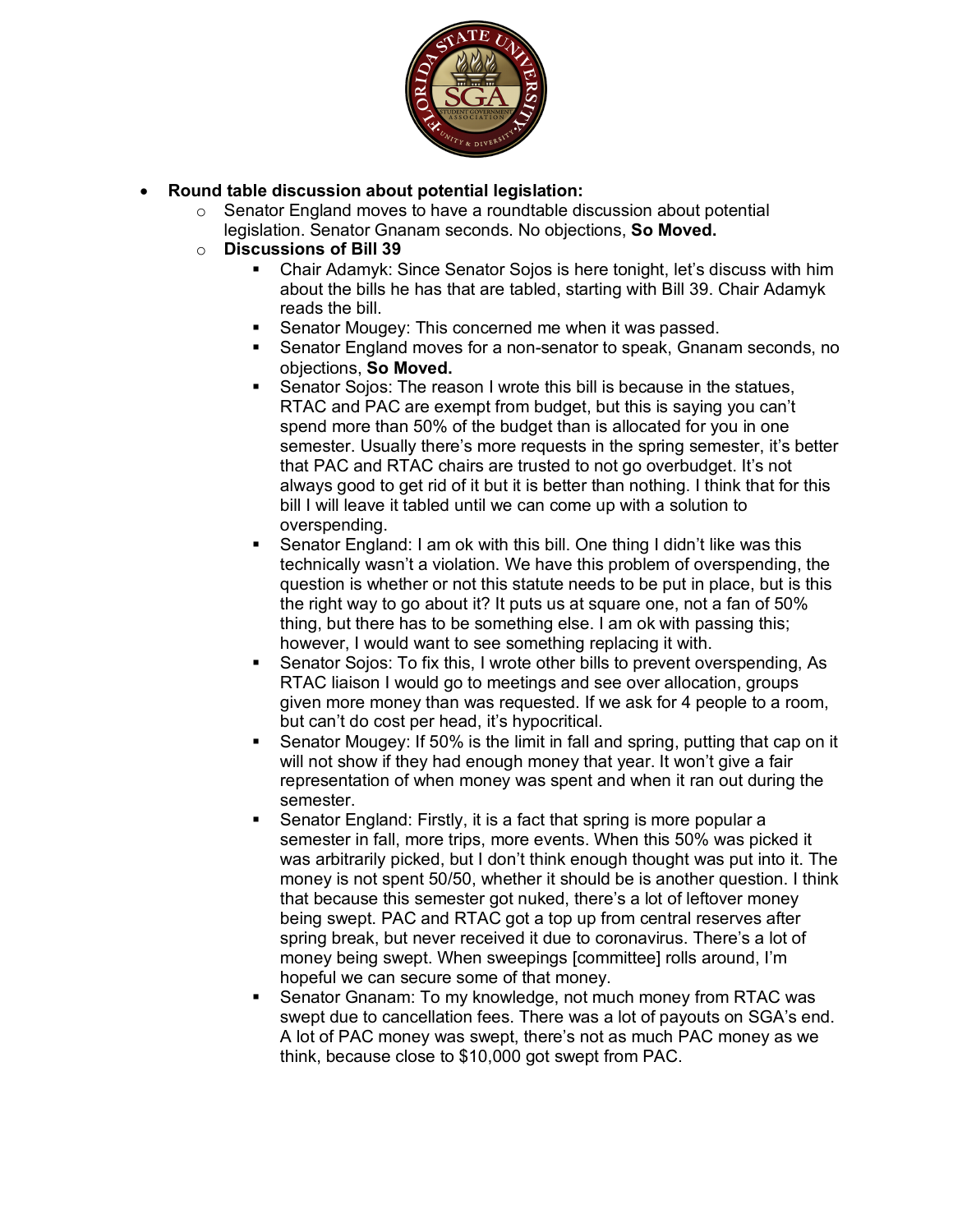

- Senator Sojos: In the fall, I doubt there'll be trips, and what if trips are only allowed in the spring? The 50% won't make sense, I will be willing to work on ways to give this money back to the students.
- § Senator England: I agree, Greek life and student orgs will start back up in a controlled manner, this could actually pose a lot of trouble. I agree with Sojos, there won't be much spent this fall. This means we can use this money in the spring, this statute to be repealed is in the way about this
- Chair Adamyk: All unspent funds in the fall can be spent in the spring.
- Senator Sojos: My point is that if we want to give it all away, we can't until spring, we can only touch half the money.
- § Senator Gnanam: Theoretically, yeah, we couldn't touch RTAC. We could write a bill transferring money from RTAC to senate projects, something can be worked out.
- Senator Sojos: I agree, some projects from senate that can benefit students can be done maybe COVID relief.
- § Senator Porter: I agree with this bill, but to me it speaks to a deeper issue of funding boards having their budgets strangled. It's a cultural issue. These funding boards are the way for students to tap into SGA resources, every time we take money out of funding boards for senate projects or paid positions. It's a problem of priorities. This will be a problem until we realize that students should get what they say they want.
- § Senator England: Bold suggestion, looking at the draft strategy sent to board of governors, we can use SGA money for PPE (personal protective equipment) from PAC and RTAC that was budgeted for Fall and doing a joint project with exec projects, ask if they want to collaborate. Together both branches can donate toward the university buying PPE.
- Senator Porter: On spending with corona, we need to focus more long term. Corona won't be an issue hopefully in a year or two, we don't need to just look at short term. On the other hand, SGA shouldn't be spending money on something that is the university's responsibility, this money should be going toward extracurriculars
- § Senator England: We as SGA have an obligation to students. It is FSU's responsibility, but maybe some things had to be scrapped to provide PPE. The money we put towards it will go towards student and will affect them. Money for masks for people to go to school, we didn't think we'd be here but here we are. We have an obligation to support.
- Senator Sojos: Maybe the money can be for defibrillators around campus, something like that.
- Senator Porter: Nothing came of previous efforts to do that.
- § Chair Adamyk: Doesn't EMS carry defibs?
- Senator Porter: Yes, they have portable ones.
- Senator Gnanam: As a note, all of us are in the mindset to work for the students efficiently. As PAC chair I am looking for this money will affect students long term. A project that was being worked on had to do with more online licensing, which affects inequality issues. I think there are a lot of good senators on this call are wanting to spend this well.
- § Chair Adamyk: Discussion is always helpful, each of us have our own ideas, any discussion that could lead to legislation is good.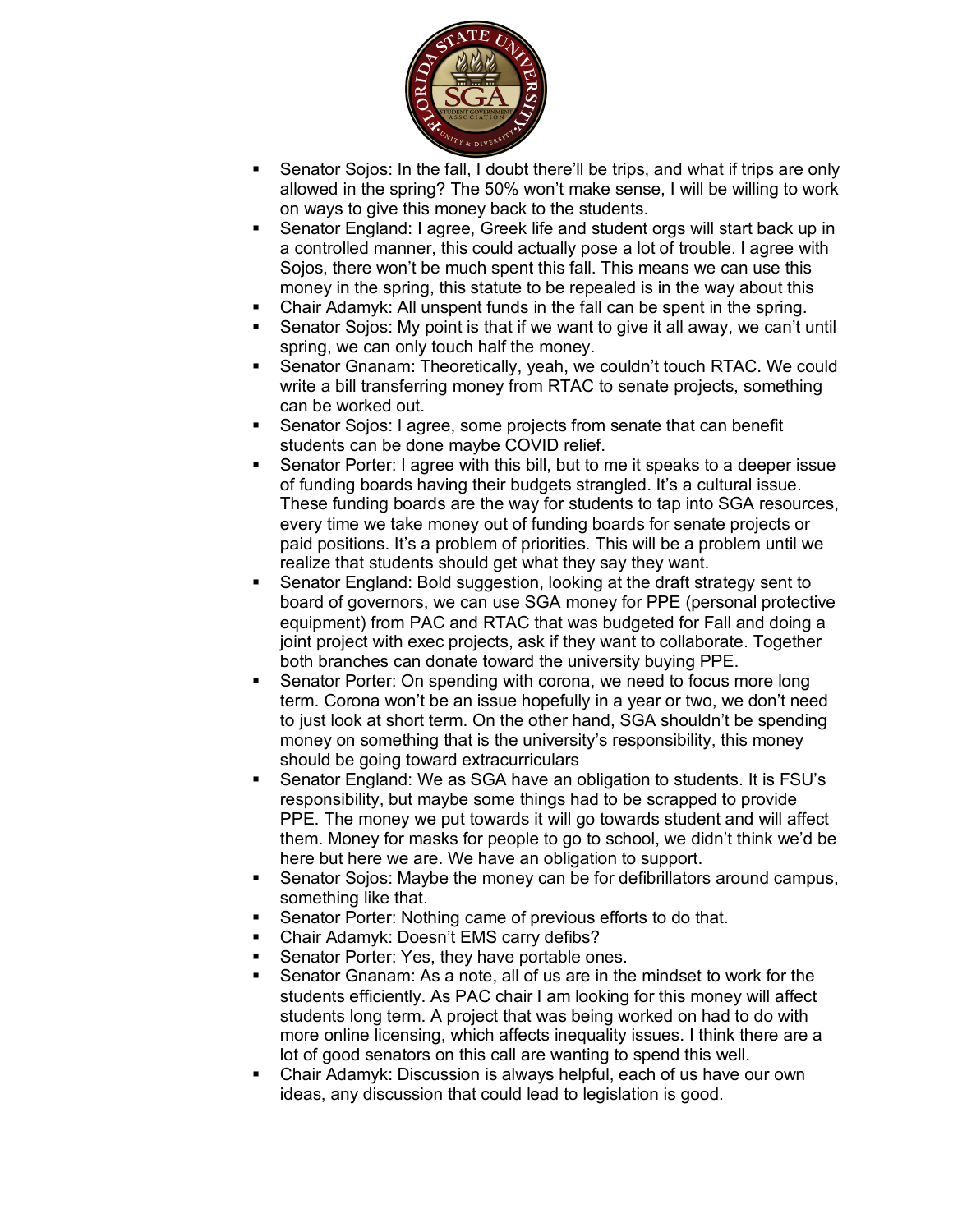

## o **Next bill 57 is discussed.**

- Chair Adamyk: This one was debated for a bit, had to table it due to an issue of interpretation that we felt needed more discussion.
- Senator Sojos: The reason why we wrote this was because RTAC had a lot of people having trips with 100 people and asking for \$10,000, they'd advertise after, RTAC would ask, how do you know it's a 100 people? The 100 was only an estimate, wasn't sure the 10,000 was for 100 people. Advertisement is helpful for them and for us.
- § Senator England: I was not paying attention
- Senator Sojos: Repeats himself, we think you should advertise before you come to us so we're not just giving money away if the amount they estimated was incorrect.
- § Senator England: If they advertise which may actually cost some money, plus putting up flyers, what if they don't get the funding? Then they'd have to advertise again that the event is cancelled. It's not enough of a reason to not support this, but I think this is a good idea. At the same time, I'm worried about what if they come, RTAC doesn't fund them, then what happens?
- § Senator Sojos: We should loosen up a little on our definition on advertising, have more freedom for that, if a group is short on money they can use social media to advertising, RTAC wouldn't have ever paid for advertising, even if we gave them the money or not
- § Senator England: If this passes, we need to get this into the RSO 101 finance training, "hey you can spend your own money on flyers, but that doesn't guarantee you SGA money." We need to make people aware of this, people won't see this.
- Senator Sojos: I know that that's something KP (Senator Gnanam) was worried about, making it clear. Me and her will work together to work with RSOs to make sure people are educated.
- Senator England: RSO finance training workshops were helped out by former PAC chair, that would be a good opportunity to advertise statutes. This will only work if people know about this.
- § Senator Gnanam: I think another important thing in this bill, this is something that caused me massive emotional trauma, this mostly came into issue with Turning Point USA. Because there was an issue with flyers. Making sure that they're advertising that the SGA is credited for funding them. You come into this place where there's thousand of flyers, but none said paid by SGA, it's a grey area.
- § Senator Sojos: Maybe a good solution is emphasizing that the flyer option is not needed, social media and other methods can be used, this can be done in the workshops. For a lot of these groups bringing in speakers but there's Golden Tribe lecture series, but I never hear that they get much input from students. We could unite with them and work together with them. It's not always what all students want to see.
- § Senator England: Golden Tribe is for the entire student body, speakers for everyone, many of these RSOs want to do their own things as well. College Republicans or Democrats might want to specifically bring Republican or Democrat speakers. Golden Tribe is more broad,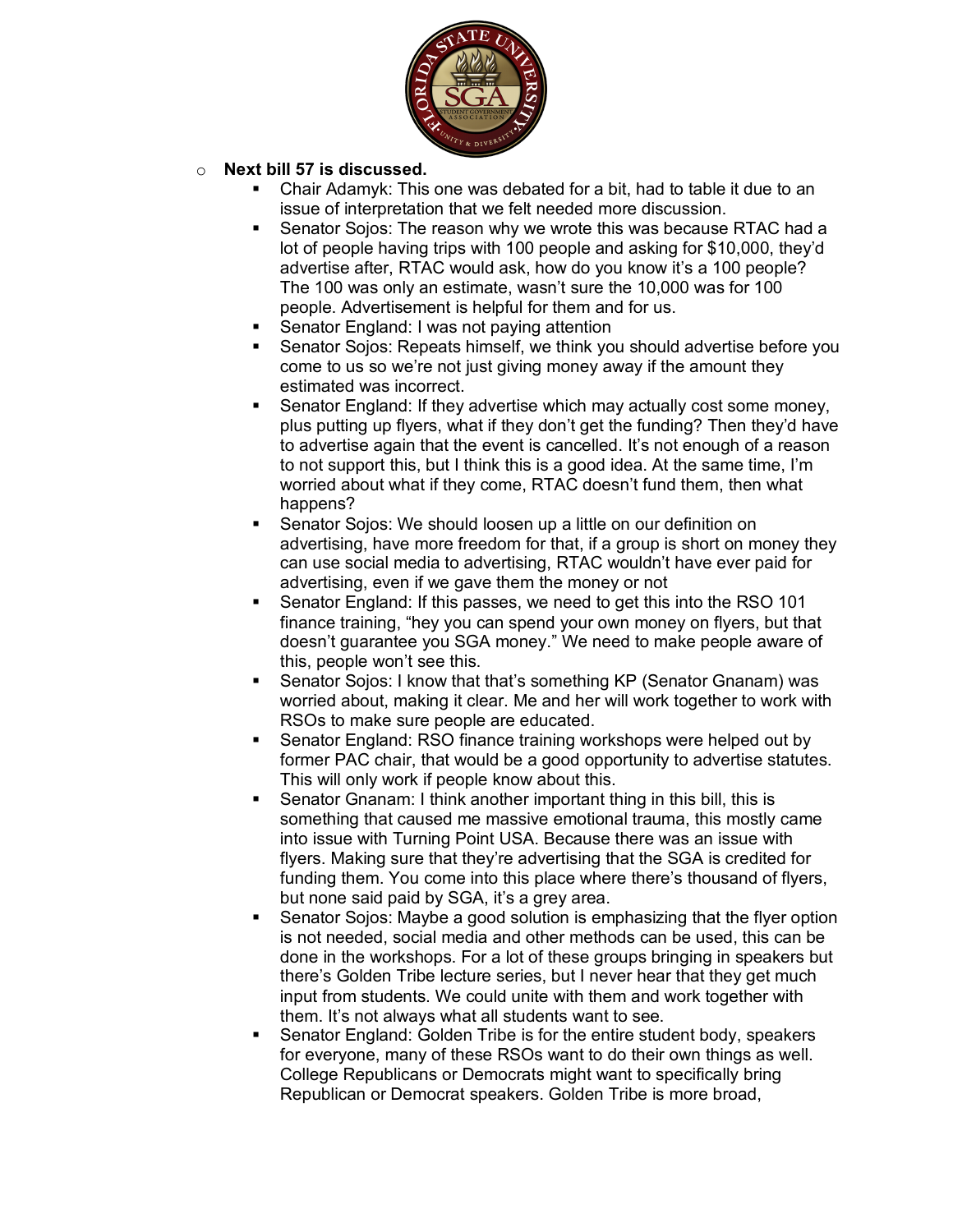

sometimes RSOs want to bring more speakers that are aligned to their missions and values. Shouldn't turn people away if they want that.

- Senator Sojos: My point was that we could link RSOs to do this, they could help arrange things not actually take their budget away.
- § Senator Adamyk: did we ever get Terry Crews [speaker for Golden Tribe lecture series]?
- Senator England: It was going to happen after spring break.
- Senator Gnanam: I feel the need to explain this again, my point wasn't about using social media or flyers, the biggest grey area is to advertise if it was paid for by SGA beforehand. There's already some grey area about this normally.
- Senator England: We require RSOs when they have flyers to advertise saying Paid for by SGA or have SGA logo.
- Senator Sojos: That only applies if they have SGA pay for the flyers.
- Senator Gnanam: Regardless, if it has PAC funding it must say SGA funded, TPUSA got a pass cause they'd been advertising. That is how it had to come down to, if you're specifically requesting before that they advertise, are they going to be asked to redo their advertising? In statutes according to precedent what we have done is we require that RSOs advertise that it was paid for by SGA. If this rule changes, if they've already started advertising, now that they have received funding. Where is the line?
- Senator England: And the flip side, if they say paid for by SGA and they don't get funding what happens?
- Senator Sojos: In statutes, 802.6A says all advertising materials paid for by ANS fees must have SGA logo, but otherwise the materials don't need it.
- Senator Porter: We're getting too in the weeds, let's move on.
- o **Committee moves on to discussions of Bill 58.**
	- Senator Sojos: I trust that we should not give them more money than they request, some groups would come in and ask for 800, the committee would give them more money than was requested.
	- Senator Mougey: So we had done this because they requested more or because we thought they needed more?
	- Senator Sojos: They were given more based on a decision that the committee would make.
	- Chair Adamyk: I have heard myself of this because a price came up.
	- Senator Mougey: Is it because the price came up from when they requested it?
	- § Senator Sojos: What they request is what we should go by, not doing so causes us to run short on money by the end of the year. It's a bad call, leaves us short at the end when we give more than they ask.
	- Senator Mougey: Wasn't sure if they requested more or if RTAC did it.
	- Senator Sojos: Of course the org isn't going to say no to more money, I could look it up, it's multiple cases of this happening.
	- § Senator Gnanam: I can't speak for how this affects RTAC but PAC has a lot of small finance rules most don't know. Senator England and I fought over this once, some rules say that one some orgs will give a number, but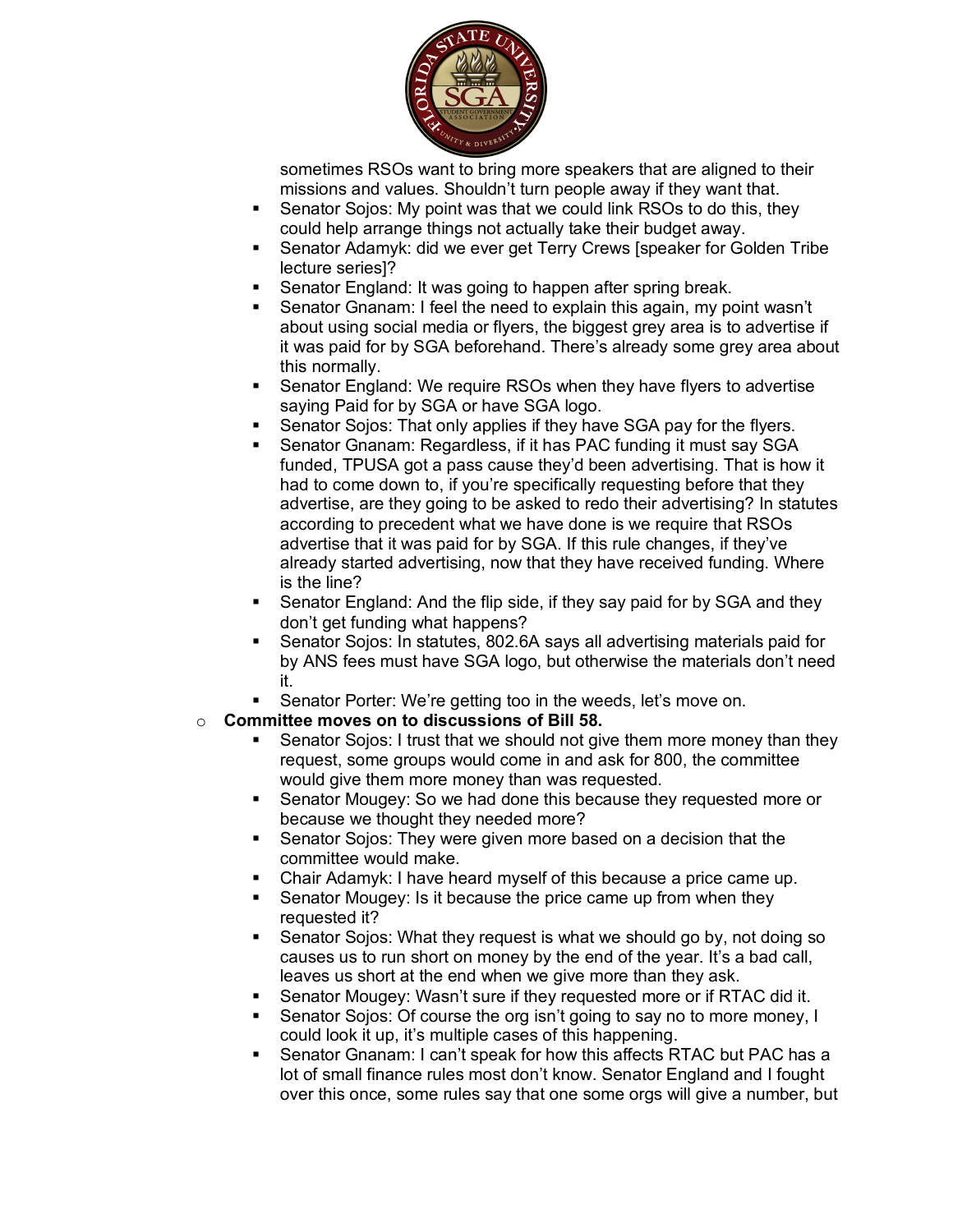

don't quote using SGA official vendors, they're tabled if they don't have that. The initial application number is no longer correct if this happens. Those small rules also change how they need to be funded for their request. It could be a small amount over, it could be more fiscally responsible to do it another way, I've been against this from the beginning. In the air of minimizing spending issues I understand where this comes from but this will do nothing but hurt organizations.

- Senator Sojos: I don't think it's fair to say that they (Registered Student Organizations) don't have the knowledge.
- Senator England: Don't confuse financial certification with financial literacy, I took the test, god knows how I passed, but am I the most financial literate? Probably not.
- Senator Sojos: I don't think its fair to assume their doing things wrong. they passed the same test we did, denying them because their quote is wrong is bad, maybe helping them when they're doing stuff wrong I don't think they'll ever be able to do it themselves
- Senator Wang: One concern is with travel and everything, plane tickets always change, what if they come to RTAC and their quote isn't an accurate reflection because the rate changes. I understand where this is coming from.
- § Senator Porter: I don't think its fair to tie RTAC and PACs hands behind their back. Let them make their decisions, I trust them and if they make a call, we should respect their judgement. It's not fair to ask them to cut people but say they can't raise it one more dollar than was requested
- Senator England: This is potentially something to hide our own shortfalls, we as finance committee, I don't like the word shall not. I think it's a good idea to advise PAC and RTAC, but I do think they should actually have the power to still go over it, but we could add something that it's extremely necessary.
- § Senator Sojos: Maybe with a 2/3 vote.
- Senator England: That is an option.
- Senator Sojos: I am open to that in the fall, that helps us both be happy with the bill.
- § Chair Adamyk: This is all good to keep in mind for the fall.
- § Senator Mougey: Maybe we need to be aware of what the original request was and what PAC and RTAC did, shall not is a strong and heavy word.
- Chair Adamyk: This is just to save us some debate for the fall.
- o **Other ideas**
	- § Senator Gnanam: Something I will work on is the voting threshold for consent resolutions, which are wonky with specific things. It makes debate on financial resolutions harder.
	- Vice-Chair Bogle: I pose the question of: can we make any sort of legislation to force more communication between the chairs of PAC, RTAC and the Finance Committee? One issue I'd seen reviewing the minutes for last spring in preparation for running for vice-chair is that lack of information within the Finance Committee is a chronic problem.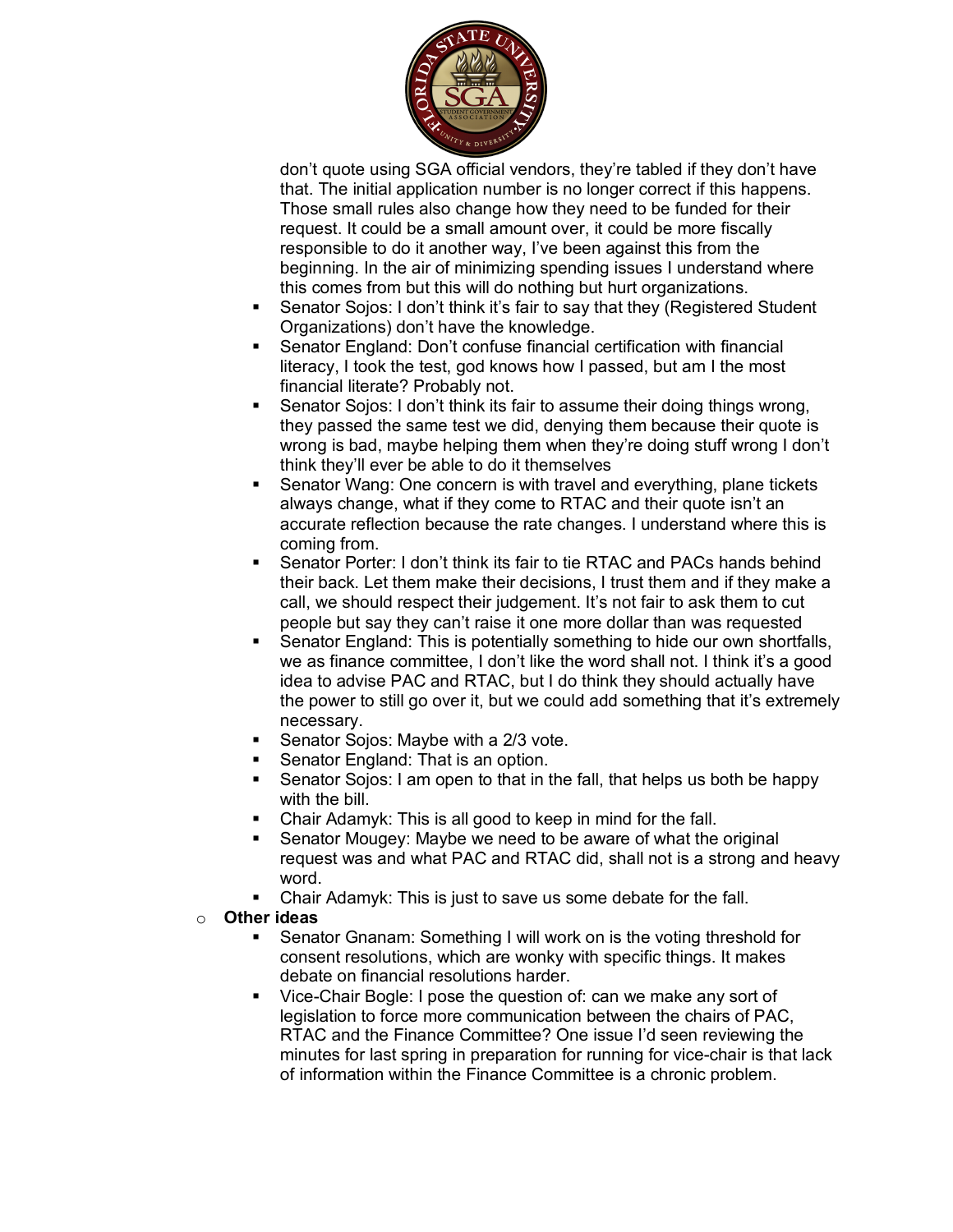

- Senator Mougey: PAC and RTAC have always done a good job of sending things, in my experience it's if Finance is looking at it.
- § Senator Gnanam: I don't send them to Finance directly, I put all of the organization's flyers in a Google Drive that I sent to committee members when I had big requests for PAC. It allowed for easier dissemination of info. Maybe RTAC and PAC members could be ad-hoc members of finance, that never happened. We had a lot of attendance issues, Senator England and Former PAC Chair Alex Harmon wanted to work on something similar.
- Senator Porter: KP (Senator Gnanam) and Fabian (Senator Sojos), maybe sitting down with vice chairs to ensure that minutes are better, and what the committee was thinking at the time was lost would be good. Some of the minutes were really bad.
- § Senator England: Towards the end of the half semester, it was increasingly becoming more common that PAC and RTAC were meeting hours before finance. The chairs were literally running from meeting to meeting. Being better organized is good, as well as more people signing up for PAC and RTAC, we can tell our friends and contacts to sign up for them. It's a double-bladed sword we can solve together.
- Chair Adamyk: This has been a longstanding penultimate problem, getting people to sign up for PAC and RTAC.
- Senator Gnanam: I do have a plan in place.
- Chair Adamyk: In terms of communication, all of you are on an outlook email group SSFC, you can send in resolutions into that. Fabian and KP should be in that group.
- § Senator Mougey: It could be cool to meet with other finance committees, it would be cool to see how other universities do things.
- § Chair Adamyk: Keep in mind that not every SGA has a finance committee. Some make no sense at some schools, maybe FSU makes too much sense.
- § Senator England: I don't want to open a can of worms; this would be a big change. One thing that Treasurer Hall mentioned to me, he is interested in seeing finance and budget merge. He mentioned that it would be interesting to see them both merge because they both deal with finance money. Budget a lot of the time doesn't meet outside of budget week, budget chairs will say that business will not meet. This would be a huge deal and not something we do overnight, this might happen at the end of the 72<sup>nd</sup> or 73<sup>rd</sup> Senate.
- § Senator Sojos: Treasurer Hall said that maybe they could be like central reserve, come and go as needed.
- § Senator Mougey: Since budget doesn't have much business, we can funnel their members to PAC and RTAC.
- o **END OF ROUNDTABLE**
- **PAC Consent Resolution –**
	- $\circ$  PAC does not meet over the summer.
- **RTAC Consent Resolution –**